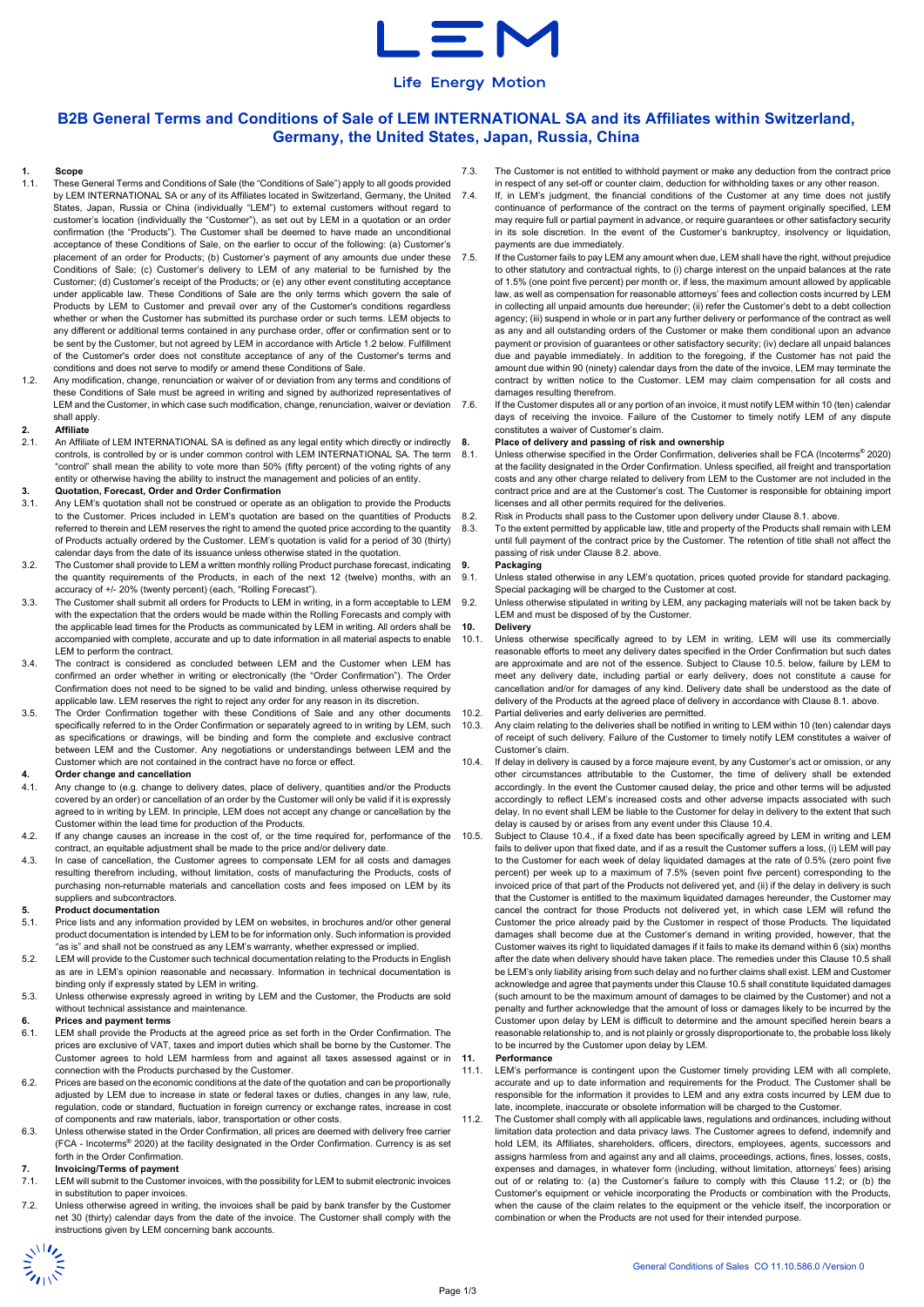

**Life Energy Motion** 

### **B2B General Terms and Conditions of Sale of LEM INTERNATIONAL SA and its Affiliates within Switzerland, Germany, the United States, Japan, Russia, China**

### **12. Acceptance Tests**

- If the contract provides for an acceptance test, it will be performed by LEM in accordance with LEM's standard practice at the place of manufacture or elsewhere at LEM's sole discretion. The test report will be sent to the Customer, which shall accept it as accurate
- **13. Subcontractors**
- 13.1. LEM reserves the right to appoint subcontractors including, without limitation, any Affiliate within LEM's organization to partially or wholly perform the contract.
- **14. Warranty and Remedies**
- LEM warrants to the Customer that the Products (i) as of the time of delivery are in accordance with the specifications as existing in LEM's data sheet at the time of the Order Confirmation, except if particular specifications are agreed in writing between LEM and the Customer; (ii) for the warranty period described below shall be free from material defects in material and workmanship.
- 14.2. Any Product described as being experimental, developmental, engineering sample, prototype and/or non-qualified product is specifically excluded from the warranty under this Clause 14 and is provided "**AS IS**" with **NO WARRANTY**.
- 14.3. The warranty period shall be 12 (twelve) months from the date of delivery of the Products. Any extended warranty period beyond those explicitly stated in these Conditions of Sale must be agreed upon in writing between LEM and the Customer. In addition to the foregoing, LEM grants to the Customer a commercial warranty for limited Products and with limited remedies as available on LEM's website [https://www.lem.com/en/quality-environment#certificates,](https://www.lem.com/en/quality-environment#certificates) this commercial warranty being subject to all limitations and exclusions set forth in these Conditions of Sale.
- 14.4. The Customer shall inspect the Products upon receipt and report any alleged defect to LEM in writing within 10 (ten) calendar days of delivery of the Products. Otherwise, Products are deemed to be accepted, subject to any hidden defects, which shall be reported to LEM without undue delay, latest 10 (ten) calendar days after discovery of the alleged defect. In any case, the Customer shall not make a claim against LEM and LEM shall have no further liability for or in connection with the Products upon the expiry of the warranty period under Clause 14.3 and claims made after such period will be time barred. Any claim under this warranty is conditional upon the written notification to LEM in due time, including the precise description of the alleged defect and any pertinent information that will assist LEM in the analysis of the root cause. The Customer shall return the rejected Products to LEM at the Customer's sole costs DDP (Incoterms® 2020) at LEM designated facility upon obtaining a LEM's Return of Material Authorization ("RMA").
- 14.5. The RMA as well as LEM's consent to analyze the root cause shall in no circumstances constitute or be deemed any kind of acknowledgment of the defect or LEM's liability or any waiver of LEM for any objections. In case LEM is not liable for the defect, the Customer shall compensate LEM for the costs arising out of the analysis of the root cause.
- 14.6. Provided that the Customer has informed LEM about the defect in accordance with Clause 14.4, LEM will, at no cost and at its option (i) remedy the defects, or (ii) replace the defective Products, which has been determined to LEM's reasonable satisfaction as being defective within the scope of LEM's warranty. Unless otherwise agreed in writing by LEM, the remedies hereunder do not extend to include the Customer's costs and expenses resulting from any mounting, dismantling, removal, transportation and other rectification costs. All returned Products become the property of LEM.
- 14.7. LEM shall not be liable for defects due to or arising from (i) ordinary wear and tear; (ii) incorrect, improper or negligent storage, handling, use (such as usage in abnormal conditions or nonstandard environment, prohibited use under Clause 21.3 hereunder or use other than in accordance with the relevant specifications), disregard of installation and/or maintenance instructions by the Customer, unauthorized repairs, modifications, alterations or additions carried out without LEM's written consent or other causes beyond LEM's control; (iii) any use of the Products after the Customer has, or should have, knowledge of any defect in the Products; (iv)
- items, design, information or other instructions provided to LEM by the Customer. 14.8. **THE EXPRESS WARRANTY HEREUNDER IS IN LIEU AND EXCLUSIVE OF ALL OTHER WARRANTIES, STATUTORY, EXPRESS OR IMPLIED, INCLUDING WITHOUT LIMITATION ANY WARRANTY OF MERCHANTABILITY, FITNESS FOR A PARTICULAR PURPOSE OR NONINFRINGEMENT OF THE PRODUCTS OF ANY THIRD PARTY'S INTELLECTUAL PROPERTY. LEM EXPRESSLY DISCLAIMS ALL WARRANTIES AND REMEDIES NOT STATED IN THIS LIMITED WARRANTY**.
- 14.9. The limitations hereunder apply whether damages are sought, or a claim is made, under the warranty or as tort claim, product liability claim, contract claim, or any other claim.
- **15. Product change and Product discontinuation**
- LEM reserves the right to change the Products, including the Product documentation under Clause 5 above. Any change to the specifications of the Products that materially affects the form, fitness or function of the Products will be notified to the Customer in accordance with LEM Process Change Notice (PCN).
- 15.2. If LEM discontinues the production of the Products, the Customer will be notified at least 6 (six) months in advance and will have the opportunity to make a final order at all times within such 6 (six) month period provided however that the last delivery shall not occur later than the last day of such 6 (six) month period.
- 
- **16. Liability** 16.1. Notwithstanding anything else contained in these Conditions of Sale to the contrary, **LEM SHALL NOT BE LIABLE, TO THE FULLEST EXTENT PERMITTED BY LAW, WHETHER BASED IN CONTRACT, WARRANTY, TORT (INCLUDING BUT NOT LIMITED TO NEGLIGENCE), STRICT LIABILITY, INDEMNITY OR ANY OTHER LEGAL THEORY FOR ANY LOSS OF PROFITS, LOSS OF USE, LOSS OF DATA, LOSS OF REVENUE, LOSS OF ANTICIPATED SAVINGS OR FOR ANY CONSEQUENTIAL, INCIDENTAL OR INDIRECT LOSS OR DAMAGE WHATSOEVER, OR FOR CLAIMS BY THE CUSTOMER FOR DAMAGES OF CUSTOMER'S OWN CUSTOMERS, REGARDLESS OF WHETHER THE POSSIBILITY OF SUCH DAMAGES WAS FORESEEN OR UNFORESEEN.** LEM's total liability for any claim, whether based in contract, warranty, tort (including but not limited to negligence), strict liability, indemnity or any other legal theory, shall in no event exceed the actual purchase price paid by the Customer to LEM for the Products or part thereof which have given rise to such claim. In addition, LEM's annual aggregate liability shall in no event exceed the maximum amount corresponding to 20% (twenty percent) of the annual turnover made by LEM with the Customer during LEM's previous fiscal year (April to March).
- 16.2. Any limitation of liability hereunder shall in any case apply except and only to the extent such limitation is specifically precluded by applicable law.

### **17. Infringement of intellectual property rights**

- 17.1. LEM warrants that the Products, when used for their intended purpose as set forth in applicable Product specifications or user manuals, without modification, do not infringe any patents of third parties in the United States, European Union and Switzerland.
- 17.2. Provided that the Customer promptly provides notice to LEM of any third party claim and gives full and complete authority and necessary information and assistance necessary for the settlement and defense of any such claim in a timely manner to LEM, LEM shall defend the Customer against any third-party claim based on alleged patent infringement directly arising out of the Products sold to the Customer hereunder and pay any damages awarded to the Customer in any suit or proceeding so defended or at its option settle any suit or proceeding brought against the Customer. LEM's obligation to defend the Customer and pay any damages shall not apply if (i) the liability or damage was caused by LEM's compliance with items, design, information or other instructions provided to LEM by the Customer; (ii) the Products are used in equipment or vehicle and the cause of the claim is the equipment and/or the vehicle itself or the combination of the Products with such equipment or vehicle or other components, material and parts not supplied or approved by LEM; (iii) the Products are modified and such modifications are not made by LEM or are made by the Customer or any third party without LEM's written approval; (iv) continued use of the unchanged or unreplaced Products despite the fact that LEM has offered a change or replacement of the Products that is intended to avoid the claim; or (v) the Customer concedes, settles or compromises any claim without the prior written consent of LEM. In any case, the Customer loses the right to rely on this Clause 17.1 (one) year after delivery of the Products. Claims made after that period will be time barred.
- 17.3. This Clause 17 shall apply *mutatis mutandis* in favor of LEM for any item, design, information or other instructions provided to LEM by the Customer and the Customer agrees to defend and indemnify LEM according to this Clause.
- 17.4. This Clause 17 is an exclusive statement of all the duties of LEM relating to infringement of intellectual property rights and of all the remedies of the Customer relating to any claims, suits, or proceedings involving intellectual property rights.
- **18. Ownership of information and material**
- 18.1. LEM shall own all rights, title and interest in and to any and all LEM Property (as defined below) relating to and embodied in the Products on a worldwide basis. "LEM Property" as it relates to the Products, means all copyrights, trademarks, trade secrets and patents as well as commercial and technical information and material including, without limitation, know-how, inventions, trade names, logos, labels, designs, drawings, tools, molds, dies, plans, models, sketches, samples, specifications, data sheets, manufacturing, testing and/or quality processes and equipment developed by LEM or its Affiliates and/or that is embodied in the Products, in whatever form and format. All LEM Property shall remain the sole and exclusive property of LEM or its Affiliates. LEM reserves all rights in respect of LEM Property. The Customer shall not at any time do or cause to do, directly or indirectly, any act which impairs or tends to impair in any way LEM's rights, title or interest in and to any of LEM Property.
- 18.2. LEM Property shall not be copied, reproduced or modified without the prior written consent of LEM. In particular, the Customer agrees not to remove or modify any evidence of manufacturing origin, serial numbers, trademarks or logos which are contained on or within the Products. No license under any LEM Property is granted herein except the right to use the Products for their intended purpose only and sell the Customer's equipment or vehicle incorporating the Products or in combination with the Products provided, however, that the contract price has been fully paid by the Customer.
- Unless otherwise specifically agreed in writing between LEM and the Customer, LEM shall own in all jurisdictions throughout the world all rights, title and interest in any custom features for the Products, modification, improvement, discovery, invention or derivative work of any Product or LEM Property thereof, as well as any technology, methodology, processes, data, assets or property, whether tangible or intangible, that are developed or discovered during the course of or that arise out of the performance of the contract, even if they result from suggestions or input from the Customer or if the costs are borne by the Customer. The Customer shall promptly disclose to LEM, and shall not disclose to any third party, any modification, improvement, discovery, invention or derivative work related to or derived from any Product or LEM Property. The Customer hereby transfers and assigns to LEM all of the Customer's rights, title and interest in and to any such modification, improvement, invention, discovery or derivative work of any Product or LEM Property. If required by LEM, the Customer will enter into a separate development agreement covering the terms and conditions relating to the development of custom features for the Products.
- **19. Software**
	- The Products may contain or be accompanied by software and related documentation (the "Software"). If the Customer receives any Software from LEM with or embedded in the Products, the Software is licensed and not sold. The use of the Software by the Customer will be governed by the terms and conditions of this Clause 19, unless a license agreement is separately provided with the Products or the Software. The license is a royalty-free license, unless otherwise expressly stated in the separate license agreement.
- 19.2. LEM grants to the Customer a non-exclusive license to (i) use the Software that is embedded within the Products solely to the extent necessary for the Customer to use the Products for their intended purpose; and (ii) install the Software that is provided with (but not embedded within) the Products for use solely with those Products for their intended purpose.
- All rights, title and interest in and to the Software including, without limitation, copyright is owned by LEM, its Affiliates or LEM's licensors and no title is transferred to the Customer. LEM reserves all rights to the Software except for the rights granted in this Clause 19.
- 19.4. Except as expressly permitted by applicable law, the Customer shall not and shall not permit any third party acting under its control to (i) copy, reproduce, prepare derivative works or modify any part of the Software, (ii) reverse engineer, translate, adapt, disassemble or decompile the Software, nor attempt to derive source code therefrom, (iii) remove any embedded Software from any Product. In addition to the foregoing, Clause 18 shall apply.
- 19.5. The Customer may only transfer the Software when the Products in which it is embedded or which it accompanies are transferred, provided that the third party agrees in writing to comply with the terms and conditions of this Clause 19.
- **20. Confidentiality**
	- The Customer shall keep strictly confidential any and all information furnished by LEM or its Affiliates including, without limitation, all LEM Property as well as any other data, documents and experience of LEM, its Affiliates or their respective suppliers, subcontractors or business partners as well as any modification, improvement, discovery, invention or derivative work related to or